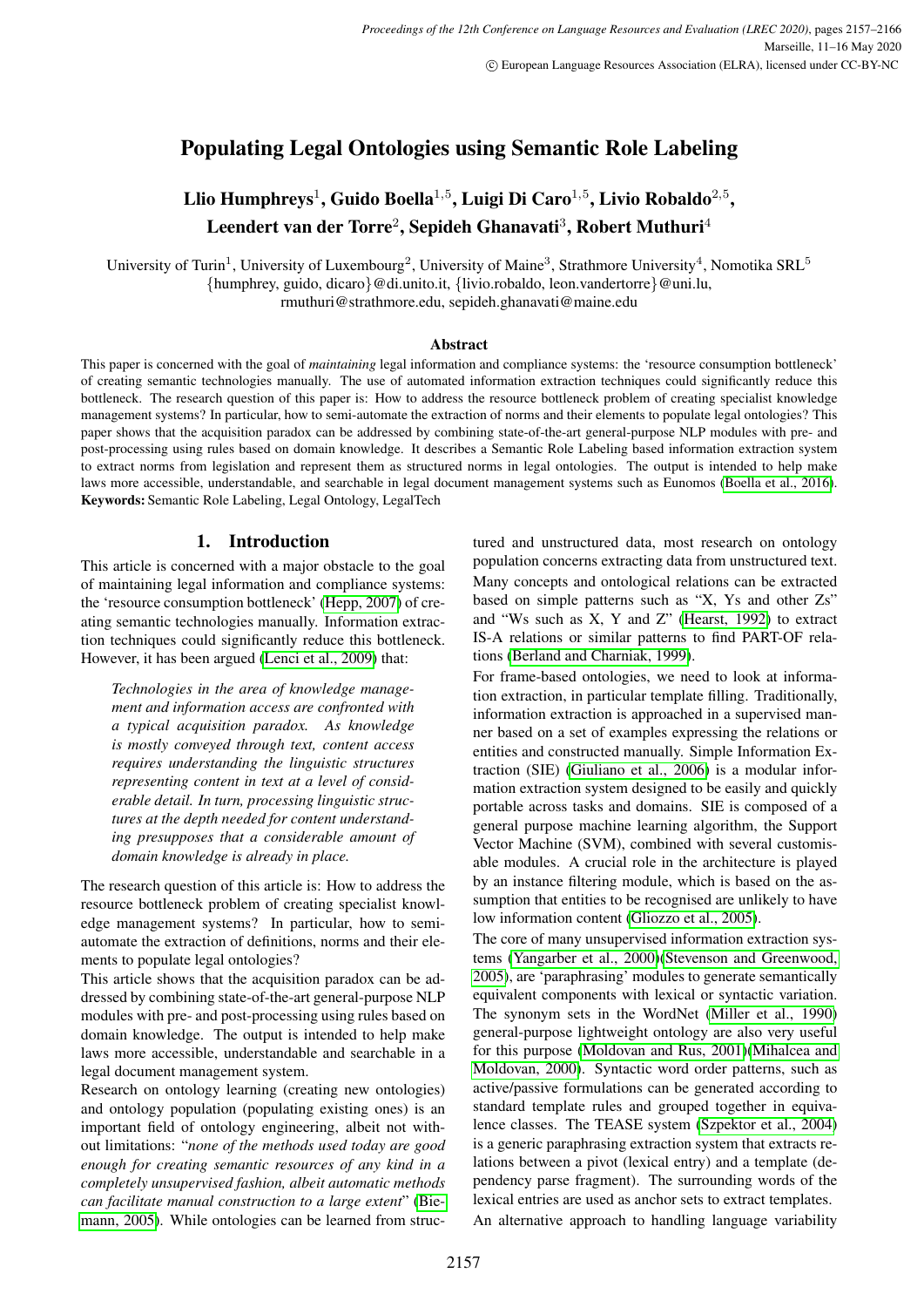is to transform WordNet concept definitions into logical forms designed to be as close as possible to natural language [\(Rus, 2002\)](#page-9-7). The notation module was developed for a question-answering system. The answer extraction procedure consisted of four steps: transforming questions and answers into logic forms, forming WordNet-based lexical chains between pairs of concepts, unifying lexical chains, and extracting inferences. However, this approach has already been tried and tested on legal text, using C&C/Boxer [\(Curran et al., 2007\)](#page-8-7) to extract norms from UK citizenship legislation [\(Wyner, 2012\)](#page-9-8). It was found that such systems perform better on Controlled English than NL constructions typically found in legislative text.

An alternative approach used in information extraction for the legal domain is semantic annotation of text, creation of a gold standard, and development of automated annotation tools [\(Wyner and Peters, 2012\)](#page-9-9) [\(Wyner and Peters, 2011\)](#page-9-10). The Teamware system uses the open source General Architecture for Text Engineering (GATE) tool for information extraction ([\(Cunningham et al., 2002\)](#page-8-8)) to pre-annotate the text, thereby removing some aspects of the annotation task for domain experts.

There is much information extraction research involving machine learning in the legal domain [\(Adebayo et al.,](#page-7-0) [2016\)](#page-7-0). Of particular relevance to this article is the extraction of active roles, passive roles and involved objects in norms [\(Boella et al., 2012\)](#page-8-9). Based on the idea that a semantic tag may be characterised by limited sets of syntactic contexts, their supervised Machine Learning approach involves the use of syntactic dependencies as factors in a Support Vector Machine classifier [\(Boella et al., 2013\)](#page-8-10). Pattern-matching and machine learning has also been used to extract commitments, authorisations, powers, prohibitions and sanctions [\(Gao and Singh, 2014\)](#page-8-11) or temporal relations [\(Robaldo et al., 2011\)](#page-9-11).

They identify norms based on use of modal verbs. They use a classifier for identifying norms using verb and clause conjunctions. Elements of norms are extracted based on heuristics such as 'If a norm sentence has a subordinate clause led by conjunction words such as "if" and "unless", the subordinate clause expresses the antecedent. Other machine learning approaches for classifying norms and extracting elements of legislation [\(Grabmair et al., 2011\)](#page-8-12) [\(Biagioli et](#page-8-13) [al., 2005\)](#page-8-13) rely entirely on the costly labour-intensive task of annotating legal corpora.

### 2. Semantic Role Labeling

Semantic Role Labeling (SRL) has emerged as a suitable intermediary for unsupervised information extraction [\(Sur](#page-9-12)[deanu et al., 2003\)](#page-9-12). SRL is the task of detecting basic event structures in a sentence such as "who" did "what" to "whom", "when" and "where" (Màrquez, 2009). A semantic role (also known as thematic role, theta role or case role) is the underlying relationship that a participant has with the main verb in a clause [\(Loos et al., 2004\)](#page-9-14).

Many verbs allow a variable number of semantic roles to be realized in various syntactic positions (diathesis alternations), as can be seen in the following abbreviated example from [\(Martin and Jurafsky, 2016\)](#page-9-15):

[The rock/INSTRUMENT] broke

[the window/THEME]. [The window/THEME] was broken by [John/AGENT].

While an agent or instrument can both be the grammatical subjects of a sentence, a sentence such as "John and a hammer broke the window." is grammatically unacceptable. [\(Fillmore, 1968\)](#page-8-14) explained why: only noun phrases representing the same *case* may be conjoined. In ancient Greek or Russian, the phrase 'with a rock' in the sentence "John broke the window with a rock" would be expressed with a single noun with the instrumental case marker, which is different from the nominative case used for "John". In English, the instrumental case is 'flagged' by the preposition 'with'. However, there is no rigid one-to-one mapping between flags and cases -'with' can also flag the cases 'Manner' ('with glee') and 'Accompanier' ('with Nadia') ([\(Hirst,](#page-8-15) [1992\)](#page-8-15)). [\(Levin, 1993\)](#page-9-16) noted that syntactic constraints on verbs and the arguments they may take are semantically determined, and created verb classes whose members pattern together with respect to diathesis alternations.

There is no consensus on a definitive list of semantic roles  $((M\text{arquez et al., }2008))$  that should be used for semantic role labeling. In FrameNet ([\(Fillmore et al., 2004\)](#page-8-16)), which is based on frame semantics ([\(Fillmore, 1976\)](#page-8-17)), arguments are related to deep roles related to specific scenarios or frames, such as Suspect, Authorities and Offense. Prop-Bank ([\(Kingsbury and Palmer, 2002\)](#page-9-18)), on the other hand, uses general roles and verb-specific roles based on the verb classes of [\(Levin, 1993\)](#page-9-16). The roles are numbered, rather than given semantic names, although in general, Arg-0 corresponds to Agent while Arg-1 corresponds to Patient. Both FrameNet and PropBank use extra-thematic elements such as Time, Manner and Place. [\(Marquez et al., 2008\)](#page-9-17) assert ` that most research on SRL is now conducted on PropBank, mainly because of its greater coverage.

SRL systems rely on automated part-of-speech tagging and parsing. Most SRL systems use constituency parsers, probably because they have traditionally been better resourced for the English language. However, [\(Johans](#page-8-18)[son and Nugues, 2008\)](#page-8-18) argue that dependency structures offer a more transparent encoding of predicate argument relations (e.g. grammatical function such as subject and object is an integral concept in dependency syntax) and thus dependency structures are more suitable for explaining the syntax-semantics interface ((Mel?čuk, 1988)). Moreover, in their comparison of constituent-based and dependency-based SRL systems for FrameNet, they found that their performance was roughly the same, except that dependency-based systems outperformed constituent-based systems when using out-of-domain test sets, due to their lesser reliance on lexical features ([\(Johansson and Nugues,](#page-8-18) [2008\)](#page-8-18)). Another reason for choosing SRL systems based on dependency parsers is that they can be more efficient ([\(Ciaramita et al., 2008\)](#page-8-19)), rendering them more suitable for real-life applications ([\(Surdeanu et al., 2008\)](#page-9-20)).

Most automated SRL systems follow this three step architecture: i) filtering (or pruning) the set of argument candidates for a given predicate; ii) local scoring of argument candidates for possible role labels, including a 'noargument' label; and iii) joint scoring to combine the pre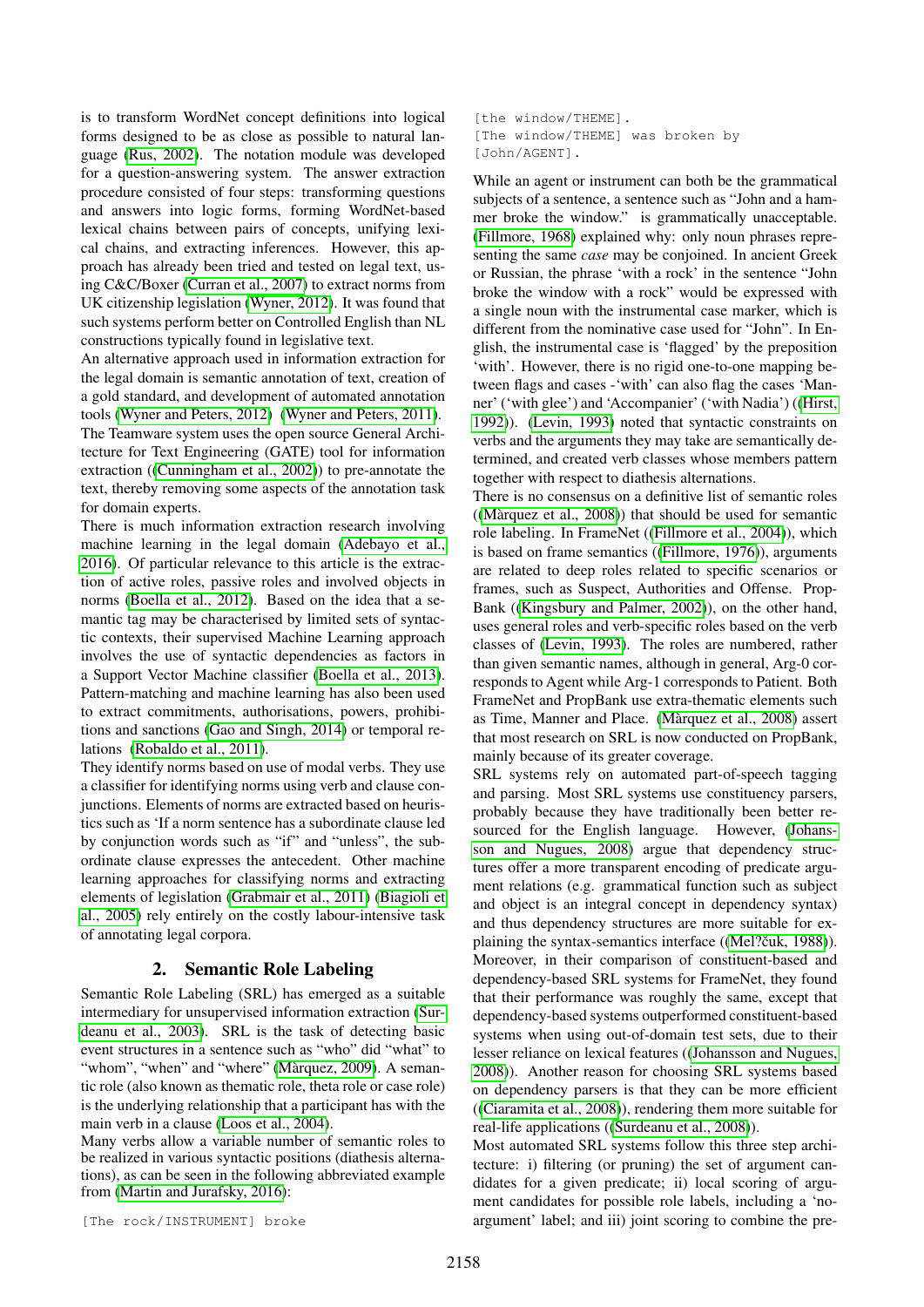dictions of local scorers and ensure that the eventual labeling satisfies structural and SRL-dependent constraints. The Mate Tools Semantic Role Labeler ((Björkelund et al., [2009\)](#page-8-20)) used for this article follows this architecture.

### 3. Extracting Structured Norms

FrameNet based methodologies for extracting norms have been presented in [\(Venturi et al., 2009\)](#page-9-21) and [\(Bertoldi and](#page-8-21) [de Oliveira Chishman, 2011\)](#page-8-21), among others. On the other hand, PropBank Semantic Role Labeling has been used in legal informatics for Abstract Meaning Representation (AMR)[\(Viet et al., 2017\)](#page-9-22) and event extraction for legal case retrieval[\(Maxwell et al., 2009\)](#page-9-23). Other proposals propose whole legal ontologies for representing concepts in norms [\(Ajani et al., 2017\)](#page-7-1), [\(Palmirani et al., 2018a\)](#page-9-24), [\(Palmirani et](#page-9-25) [al., 2018b\)](#page-9-25). This paper describes the extraction of structured norms from legislation using a PropBank Semantic Role Labeler ([\(Kingsbury and Palmer, 2002\)](#page-9-18)). It is submitted that this approach could achieve wider coverage than FrameNet ([\(Fillmore et al., 2004\)](#page-8-16)), as has been the observation in other information extraction research (e.g. [\(Kaisser](#page-8-22) [and Webber, 2007\)](#page-8-22)). Moreover, the use of shallow rather than deep roles allows for greater flexibility in the selection and classification of data extracted, tailored to the requirements of the relevant application.

To extract norms, sets of rules were devised which in cascade identify possible norms, classify their types, and then on the basis of their types, use further rules to map arguments in a Mate Tools Semantic Role Labeler (SRL) semantic role tree to domain-specific slots in a legal ontology. The input to the SRL is normalised text of legislation, making legislative text akin to standard written text to facilitate information extraction. The normalisation module incorporates pattern-matching and the [\(Brill, 1992\)](#page-8-23) part-of-speech tagger in the Python Natural Language Toolkit (NLTK) by [\(Bird, 2006\)](#page-8-24) to tokenise, transform lists into regular sentences, and transform references and citations to avoid parsing errors. The normalised text is then transformed into an input file with a word index and word surface on each line. The output is a table of semantic role dependencies, in accordance with the specification of The CoNLL-2009 Shared Task ((Hajič et al., 2009)).

The methodology for extracting norms relies on sets of rules to identify: sentences containing norms, the norm type, and the roles in the SRL tree to map to slots in a legal ontology, with further rules as necessary for extracting nested norms, conditions, exceptions, etc. Below we illustrate this methodology applied to different norm types.

#### 3.1. Definitions

Populating a legal ontology based on a bottom-up approach necessarily involves the laborious task of storing definitions from all relevant legislation. While most definitions are in the Definitions section of relevant legislation and follow the regular 'definiendum equals definiens' form, there are other less obvious definitions, often found in the normative provisions, which are highly influential.

One such type is definition by example. The examples are typical, and invite extension by analogy, so there is a sense of completeness. Include/example definitions, on the other hand, are incomplete, and are often used to emphasise the inclusion or exclusion of items where this would otherwise be uncertain or even surprising.

For space reasons, we illustrate here only the regular definition type. Here is one example from Directive  $98/5/EC<sup>1</sup>$  $98/5/EC<sup>1</sup>$  $98/5/EC<sup>1</sup>$ 

For the purposes of this Directive: 'host Member State' means the Member State in which a lawyer practises pursuant to this Directive;

The definiendum and definiens are extracted in accordance with SRL roles. For regular definitions, the Definition is the A1 (SBJ) of the relevant predicate (usually a verb), the Definiens is the A1 (OBJ) and Reason is AM-ADV (ADV). In addition to the traditional 'Definition' and 'Definiens' elements found in all ontologies, we also have the element 'Scope'. Our XML output is:

```
<Norm>
  <NormType>Definition</NormType>
  <Definiendum>host Member State</Definiendum>
  <Definiens>the Member State in which
    a lawyer practises pursuant to
    this Directive</Definiens>
  <Scope>for the purposes of this
   Directive</Scope>
</Norm>
```
Based on analysis of the training corpus, the following patterns of parser dependencies were collated for the predicates used for regular definitions (where  $\rightarrow$  indicates sequence and bracketed items are parts of speech):

- Head  $\rightarrow$  means (VBZ)
- Head  $\rightarrow$  any sequence of words  $\rightarrow$  means (VBZ)
- Head  $\rightarrow$  shall (MD)  $\rightarrow$  mean
- Head  $\rightarrow$  constitutes (any POS)
- Head  $\rightarrow$  any sequence of words  $\rightarrow$  defined (any POS)

#### 3.2. Obligation

Consider for example the passive sentence below from 2007/60/EC[2](#page-2-1) , which represents an obligation:

Hence, objectives regarding the management of flood risks should be determined by the Member States themselves and should be based on local and regional circumstances.

Figure [1](#page-3-0) shows that the SRL tool understands that the agents (role A0) are the Member States, relegating the objectives to the object (A1) role of the verb 'determine'. Moreover, it also abstracts from the fact that the root of the parse tree is the modal verb followed by an auxiliary. Thus it becomes simpler to write rules on the SRL output than on the parse tree. The XML output is:

```
<Norm>
```
<NormType>Obligation</NormType> <ActiveRole>Member States themselves

<span id="page-2-0"></span><sup>1</sup>Directive 98/5/EC of the European Parliament and of the Council of 16 February 1998.

<span id="page-2-1"></span><sup>2</sup>Directive 2007/60/EC of the European Parliament and of the Council of 23 October 2007 on the assessment and management of flood risks (Text with EEA relevance).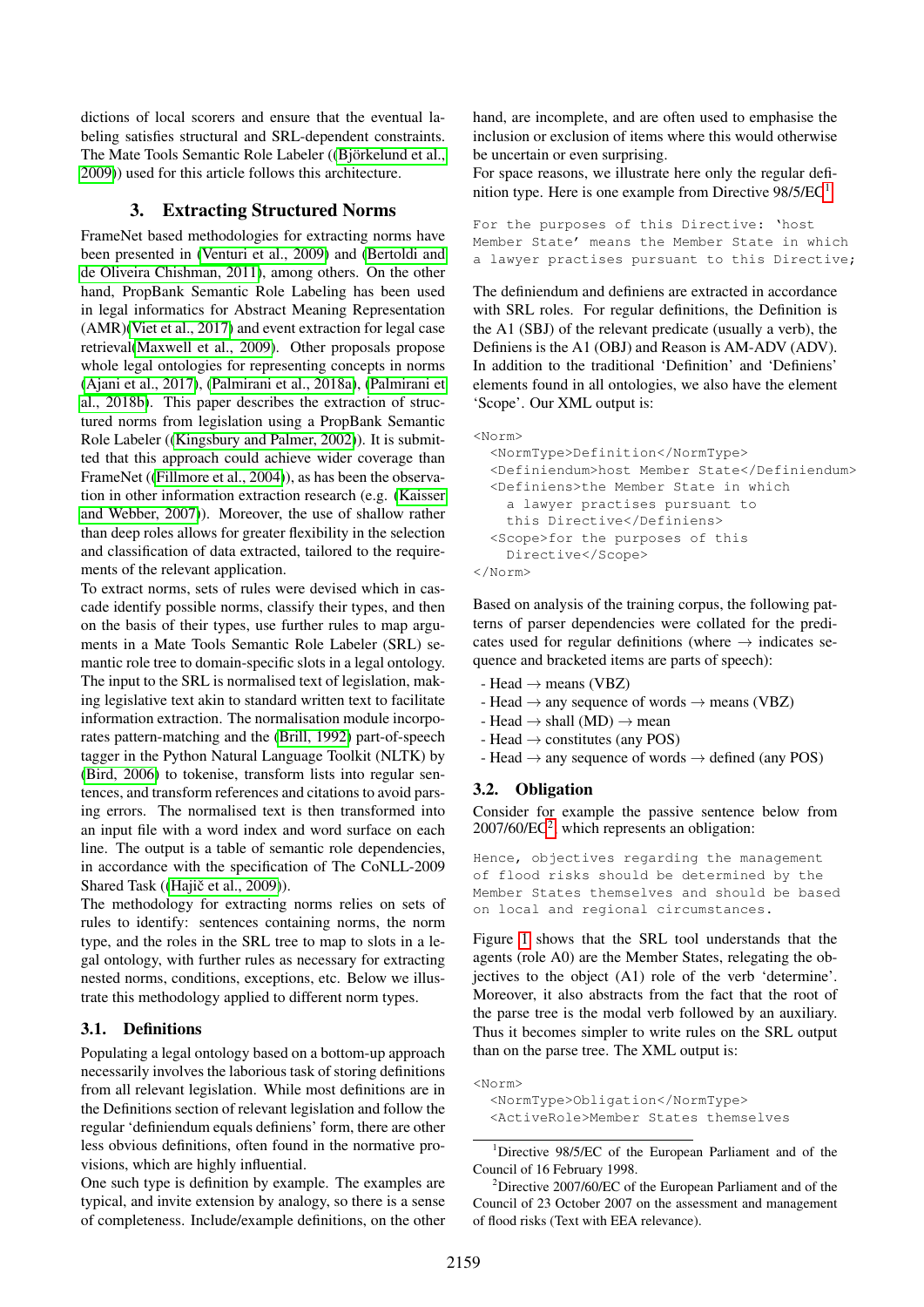

<span id="page-3-0"></span>Figure 1: SRL extraction of an active obligation

```
</ActiveRole>
  <Action>objectives regarding the
  management of flood risk should be
  determined and should be based on local
  and regional circumstances</Action>
\langle/Norm>
```
If we convert this sentence to an active sentence, the elements extracted are practically the same (figure [2\)](#page-4-0).

## 3.3. Right

Here is an example from Directive  $98/5/EC<sup>1</sup>$  $98/5/EC<sup>1</sup>$  $98/5/EC<sup>1</sup>$ :

Any lawyer shall become entitled to pursue on a permanent basis, in any other Member State under his home-country professional title, the activities specified in Art.5.

The path to root is [[u'shall', u'MD', 2], [u'become', u'VB', 3], [u'entitled', u'VBN', 4]]. Converting the SRL roles A2:SBJ to ActiveRole and A1:OPRD to Action we obtain the following structured norm:

#### <Norm>

```
<NormType>Right</NormType>
  <ActiveRole>Any lawyer</ActiveRole>
  <Action>to pursue on a permanent basis,
    in any other Member State under his
    home-country professional title, the
    activities specified in Art.5</Action>
</Norm>
```
### 3.4. Permission

### Here is an example from Directive 98/5/EC<sup>[1](#page-2-0)</sup>:

A lawyer registered in a host Member State under his home-country professional title may practise as a salaried lawyer in the employ of another lawyer, an association or firm of lawyers, or a public or private enterprise to the extent that the host Member State so permits for lawyers registered under the professional title used in that State.

The modal verb 'may' as head of the sentence indicates that the type of norm is a Permission. The verb 'practice' is dependent on the head, and used as the 'predicate' from which to extract arguments for the ontology. Converting the SRL roles A0:SBJ to ActiveRole and A2:ADV to Action, the keywords 'to the extent' in the A2 argument triggers a rule to extract the Condition as a separate field to the Action. The final structured norm is as follows:

# <Norm> <NormType>Permission</NormType>

```
<ActiveRole>A lawyer registered in a host
    Member State under his home-country
    professional title</ActiveRole>
 <Action>practise as a salaried lawyer in
    the employ of another lawyer, an
    association or firm of lawyers, or a
    public or private enterprise</Action>
 <Condition>to the extent that the host
    Member State so permits for lawyers
    registered under the professional title
    used in that State</Condition>
</Norm>
```
# 3.5. Power

Power is the ability to change legal relations. In EU legislation, we find the exercise of powers to delegate the creation of obligations to national parliaments and beyond. Here is an example from Directive  $98/5/EC<sup>1</sup>$  $98/5/EC<sup>1</sup>$  $98/5/EC<sup>1</sup>$ :

It may require that, when presented by the competent authority of the some Member State, the certificate be not more than three months old.

The path to the tree, [['may', 'MD', 1], ['require', 'VB', 2]], is an instance of a rule that identifies a path [['may', MD],['require', ANYPOS] as a candidate for argument extraction, and identifies this as a pattern of a Power. Note that the default norm type for a norm with the modal verb 'may' is Permission, but 'power' verbs such as 'require' trigger an exception to this rule.

The action element could be further analysed by additional sets of rules, taking advantage of the analysis of the SRL, to understand a condition (AM-TMP):

 $\leq$ SRI $>$ 

<sup>&</sup>lt;PREDICATE>be</PREDICATE>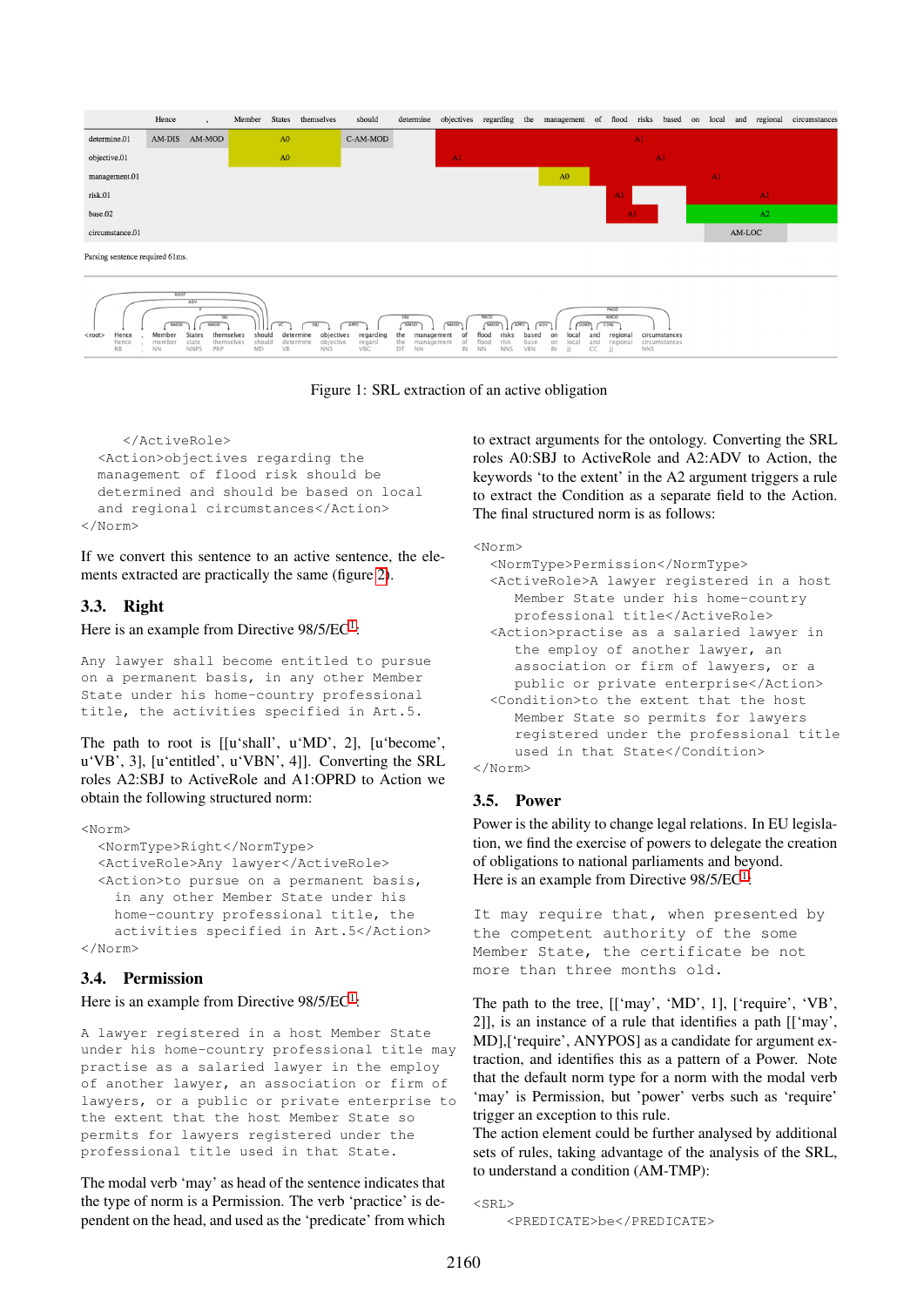

<span id="page-4-0"></span>Figure 2: SRL extraction of a passive obligation

```
<AM-TMP>when presented by the competent
       authority of the home Member State
       </AM-TMP>
    <A2>not more than three months old</A2>
\langle/SRL>
```
The sentence can be viewed as containing two separate norms, a Power and a (conditional) Obligation. Or it may be seen as a nested Power norm, as represented below.

```
<Norm>
  <NormType>Power</NormType>
  <ActiveRole>It</ActiveRole>
  <Norm>
    <NormType>Obligation</NormType>
    <Action>the certificate be not more than
       three months old</Action>
    <Condition>when presented by the
       competent authority of the home
       Member State</Condition>
  </Norm>
</Norm>
```
# 3.6. Legal Effect

There are certain legal statements that state that when a condition is satisfied, a certain legal effect takes place without any particular action on the part of any addressee. Here is an example from Directive 98/5/EC<sup>[1](#page-2-0)</sup>:

Although it is not a prerequisite for the decision of the competent authority in the host Member State, the temporary or permanent withdrawal by the competent authority in the home Member State of the authorisation to practise the profession shall automatically lead to the lawyer concerned being temporarily or permanently prohibited from practising under his homecountry professional title in the host Member State.

The roles of the predicate 'lead' in the SRL output (shown below in XML) can be conveniently mapped after normalisation to slots in an ontology: A0:SBJ to Situation, A2:ADV to Result, and AM-ADV:ADV to Condition.

<Norm>

```
<NormType>Legal Effect</NormType>
<Situation>the temporary or permanent
  withdrawal by the competent authority
  in the home Member State of the
  authorisation to practise the
  profession</Situation>
<Result>the lawyer concerned is
  temporarily or permanently prohibited
  from practising under his home-country
  professional title in the host Member
  State</math><Condition>it is not a prerequisite for
  the decision of the competent
  authority in the host Member State</Condition>
```
</Norm>

The condition above is in truth a statement that a possible condition does not apply. The handling of alternative condition-like clauses remains a subject for future work.

# 3.7. Scope

Statements about scope are about the subject or object of a rule. Here is an example from Directive  $98/5/EC<sup>1</sup>$  $98/5/EC<sup>1</sup>$  $98/5/EC<sup>1</sup>$ :

Irrespective of the rules of professional conduct to which he is subjected in his home Member State, a lawyer practising under his home-country professional title shall be subjected to the same rules of professional conduct as lawyers practising under the relevant professional title of the host Member State in respect of all the activities he pursues in its territory.

The pathToRoot is [[u'shall', u'MD', 26], [u'become', u'VB', 27], [u'subjected', u'VBN', 28]]. Mapping A1:SBJ to ActiveRole, A2:ADV to Rule and AM-ADV:ADV to Condition, the structured norm is:

```
\langleNorm\rangle<NormType>Scope</NormType>
  <ActiveRole>a lawyer practising under his
  home-country professional title
```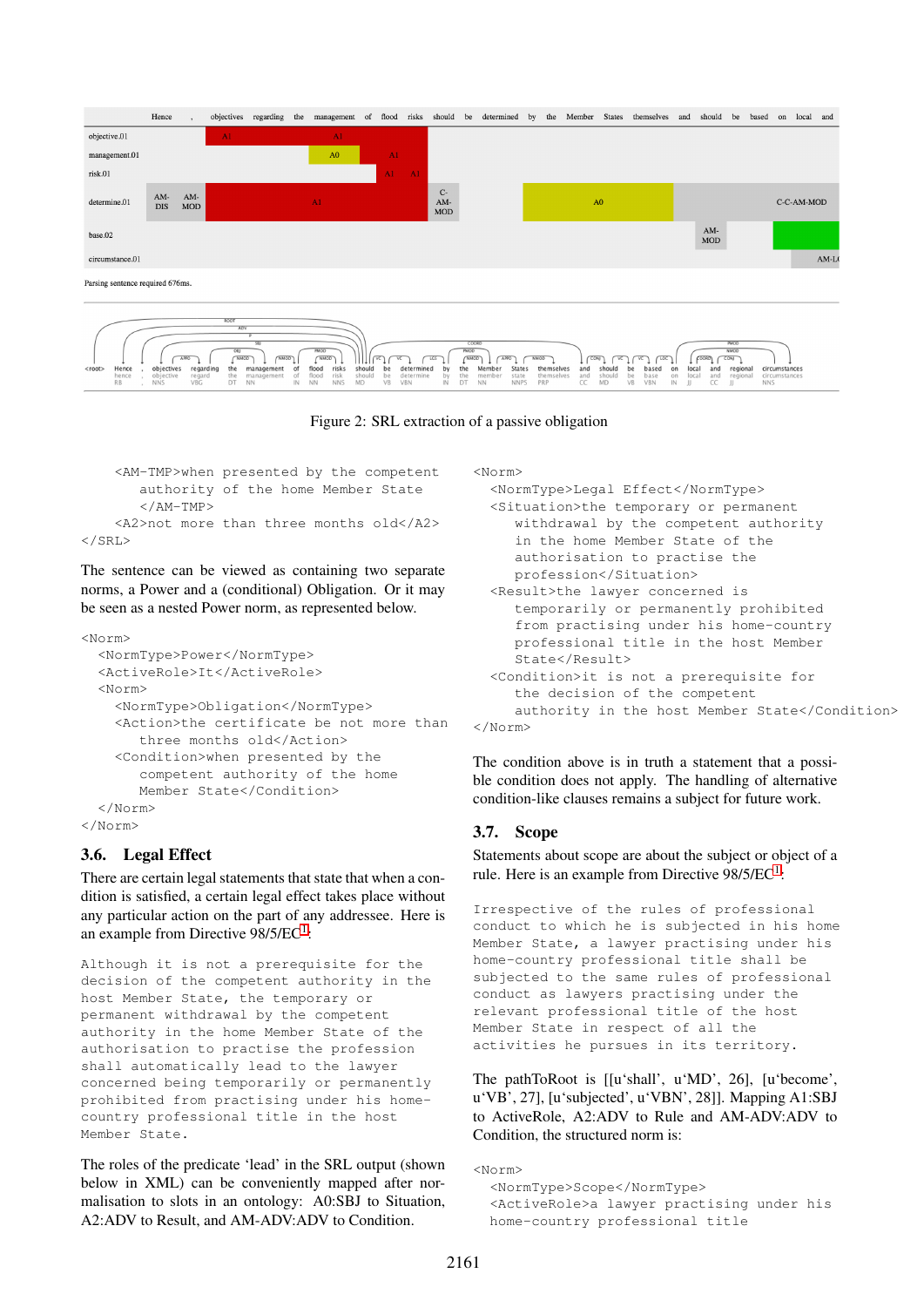```
</ActiveRole>
  <Rule>to the same rules of professional
     conduct as lawyers practising under
     the relevant professional title of the
    host Member State in respect of all
     the activities he pursues in its
     territory</Rule>
  <Condition>Irrespective of the rules of
    professional conduct to which he is
    subjected in his home Member State
  </Condition>
</Norm>
```
Note again the non-condition in the Condition field.

### 3.8. Exception

Exceptions to norms can take place within the same sentence as a norm or outside (in which case, it usually pertains to the sentence norm before). Exceptions can be represented in different ways: as a separate entity with an 'Exception' relation to a norm, or as as an 'Exception' field within the norm itself. In the XML output of this research, it is represented as a separate entity. Here is an example of an Exception sentence from Directive 98/5/EC<sup>[1](#page-2-0)</sup>:

Nevertheless, a lawyer practising under his home-country professional title shall become exempted from that requirement if he can prove that he is covered by insurance taken out or a guarantee provided in accordance with the rules of his home Member State, insofar as such insurance or guarantee is equivalent in terms of the conditions and extent of cover.

Mapping A1:SBJ to WhatIsExcepted, A2:ADV to ExceptedFrom and AM-ADV:ADV to Condition, we obtain the following structured norm:

```
<Norm>
 <NormType>Exception</NormType>
 <WhatIsExcepted>a lawyer practising under
  his home-country professional title
 </WhatIsExcepted>
 <ExceptedFrom>from that requirement
  </ExceptedFrom>
 <Condition>if he can prove that he is
  covered by insurance taken out or a
  guarantee provided in accordance with
  the rules of his home Member State,
  insofar as such insurance or guarantee
  is equivalent in terms of the conditions
  and extent of cover</Condition>
```

```
</Norm>
```
### 3.9. Hierarchy of Norms

The corpus contains statements expressing the hierarchy of one norm with respect to another. We need to have relations between norms that express relative hierarchy. As an intermediate step, we can extract a Hierarchy MetaNormType. This is an example from Directive  $98/5/EC<sup>1</sup>$  $98/5/EC<sup>1</sup>$  $98/5/EC<sup>1</sup>$ :

Integration into the profession of lawyer in the host Member State shall be subject to Article 10.

The word 'subject' has been transformed by the normalising module into 'subjected' to allow the SRL module to extract arguments from the predicate.

Converting A1:SBJ to LowerPriority and A2:ADV to HigherPriority, we obtain the following structured norm:

```
<Norm>
 <NormType>Hierarchy</NormType>
  <LowerPriority>Integration into the
    profession of lawyer in the host
     Member State</LowerPriority>
  <HigherPriority>Article 10
     </HigherPriority>
</Norm>
```
### 3.10. Rationale

Directives provide the rationale for the existence of the legislation by stating its general purpose and referring to supporting preceding legislation. Here is an example from Directive  $98/5/EC<sup>1</sup>$  $98/5/EC<sup>1</sup>$  $98/5/EC<sup>1</sup>$ :

```
The purpose of this Directive is to
facilitate practice of the profession
of lawyer on a permanent basis in a
self-employed or salaried capacity in a
Member State other than that in which the
professional qualification is obtained.
```
Having transformed each 'is' and 'are' to 'become' and 'becomes' to improve SRL performance, the pathToRoot here is [[u'becomes', u'VBZ', 5]]. The SRL output is then: To populate an ontology, the contents of A2:PRD are placed in the <Purpose> field and the field Rule is populated with 'this Directive' within the context of a Rationale norm-type.

```
<Norm>
  <NormType>Rationale</NormType>
  <Rule>this Directive</Rule>
  <Purpose>to facilitate practice of the
     profession of lawyer on a permanent
    basis in a self-employed or salaried
     capacity in a Member State other than
     that in which the professional
     qualification is obtained</Purpose>
</Norm>
```
## 4. Evaluation

Before evaluating the performance of the system for extracting definitions and norms, it is worth taking into account the performance of the Semantic Role Labeler on legislative text. The system was tested on 224 sentences from Directive  $95/46/EC^3$  $95/46/EC^3$ , 58 definitions and 166 norms. For each sentence, the arguments for all the verb predicates in the sentences were evaluated, and the overall sentence was evaluated as accurate if all the arguments for all the verbs were correct. 78.5% of definitions had correct arguments for all verbs. However, only 52% of norms had the same. Generally, norms are more complex, and therefore more errors are introduced. Nevertheless, not all errors have consequences for the definition and norm extraction system, since only certain predicates are used by the system.

<span id="page-5-0"></span><sup>&</sup>lt;sup>3</sup>Directive 95/46/EC of the European Parliament and of the Council of 24 October 1995.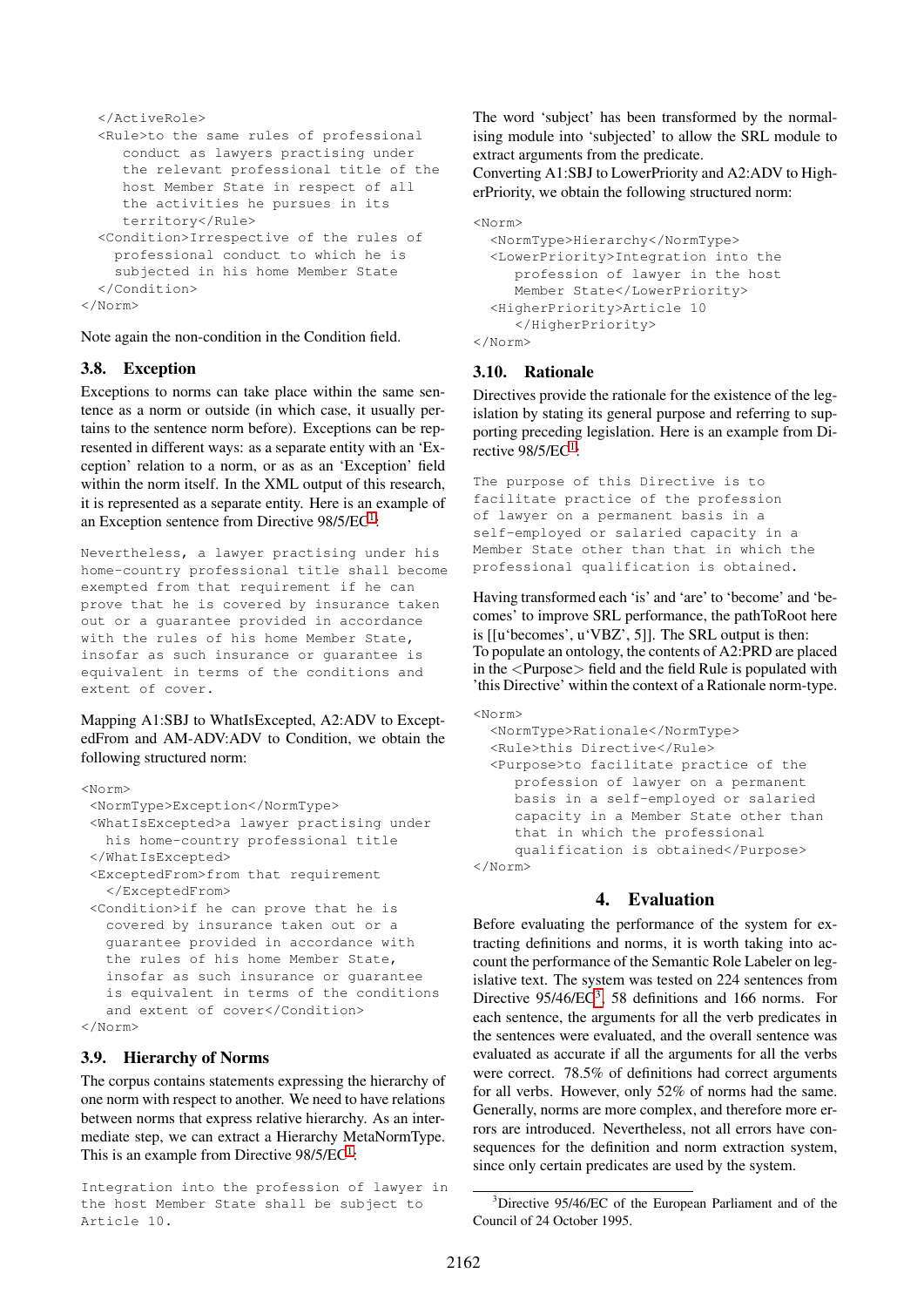For space reasons, we omit from this section experiments conducted on legislation that formed part of the training data, and which showed a high degree of linguistic consistency across one piece of legislation.

The system was then tested on unseen legislation, Directive  $95/46/EC^3$  $95/46/EC^3$  excluding the preamble and annexes. Table  $2<sup>4</sup>$  $2<sup>4</sup>$  $2<sup>4</sup>$  shows the quantified results for each norm element. The strict (S) results take partially correct results as wrong whereas the lenient (L) results take them as being correct The field NormType is relevant to all norms. Possible output were: Definition, Obligation, Permission, Power, Scope, Right, Hierarchy, Exception, Legal Effect and Unknown. All the norms classified as Unknown were in fact, actual norms of the relevant type, apart from one Proclamation which were not sought in the program. The evaluation also revealed a number of norms that should be classed as Liability, which are potential obligations arising from the Power of another to impose an Obligation. This reflects a level of uncertainty about whether such an Obligation will arise. On the other hand, it could be argued that Obligations arising from the Obligation of another to impose an Obligation have a greater level of certainty and should be (and have) been classed as Obligations. Most of the errors in determining the norm type (36%) arose from mistaking Powers for Permissions.The problem is that both types of norms have the modal verb 'may'. The module sought to deal with this by identifying 'Power' verbs that follow the modal, based on the corpus used to develop the system. However, the evidence of this evaluation shows that this is less than satisfactory. For EU legislation, it can be assumed that almost all norms involving the modal 'may' and having a Member State as an Active Role are Powers.

The other elements in Table [1](#page-7-3) and table [2](#page-7-2) are Definiendum, Definiens, Includes and Excludes, all elements that pertain to Definitions. The elements Action, Active Role, Passive Role, Condition, Timeframe, Exception and Reason pertain to norms of the type Obligation, Permission, Power and Right. The elements Situation and Result pertain to meta-norms of the type Legal Effect. The elements Object, Excludes Object and Active Role pertain to metanorms of the type Scope. The elements Higher Priority and LowerPriority pertain to meta-norms of the type Hierarchy. There were few meta-norms in the legislation evaluated.

The results are very varied, and shows that further work is required to achieve acceptable results. However, the most important elements - Norm Type, Active Role - are obtained with good accuracy, which in itself should help most important search i.e. which obligations need to complied with.

One significant weakness, however, is the poor performance of the system on identifying Passive Roles. Moreover, apart from their identification, there are two aspects that require further consideration. Firstly, how to distinguish between beneficiaries of norms and other passive roles, such as agents who play an active role in a condition or exception. Secondly, how to relate the passive roles to the relevant parts of the norm.

The high Partially Correct results for the Action element re-

veals that it suffers the most from boundary errors. Boundary errors are also a problem for Conditions, Timeframes, Exceptions and Reasons. This is one particular area where the output of the SRL system is particularly disappointing. However, even when supplemented by pattern-matching, problems remain. 30 Fully Correct Conditions were identified via the SRL output as opposed to 21 via patternmatching (keywords such as 'where' or 'when'). 41 Partially Correct were identified via SRL, 34 via patternmatching. 35 elements were wrongly classified as Conditions via SRL, 27 via pattern-matching. 38 Conditions were missed altogether and 13 Conditions were wrongly classified as something else. The situation is similar for Timeframes and Exceptions, although there are fewer of those in the legislation evaluated. Some improvement could be made by deeper analysis of dependency trees. However, many of these problems arose due to problems with linking different elements of lists in the normalisation module, and this needs to be looked at further.

The low incidence of Scope and Hierarchy in this particular legislation makes it difficult to provide a proper evaluation of relevant elements.

### 5. Conclusions and Future Work

To address the resource bottleneck problem of creating specialist knowledge management systems, in particular how to semi-automate the extraction of definitions, norms and their elements to populate legal ontologies, we have described a definition and norm extraction system using semantic representations from a general-purpose SRL module (Björkelund et al., 2009). This solution was pursued in order to simplify the sets of rules required to identify possible norms and definitions, classify their types, and map arguments to domain-specific slots in a legal ontology.

There are a number of observations that have emerged from this evidence-based research. While much theoretical work on norms have focused on obligations, and there are indeed plenty of them in the legislation studied, there are also certain kinds of norms that are less prominent in the literature but are, nevertheless, important to cover in a comprehensive norm extraction system.

One element that requires further investigation is Passive Role, since this research found that there are many different kinds of passive roles, not only beneficiaries, and it would be useful to distinguish between them. Another element that requires further consideration is the Condition element. There are a number of constructions in legislative text regarding the applicability of norms that are somewhat similar to conditions, but have different effects. For instance, 'in particular' indicates that a norm applies in a particular scenario, but is not limited to that scenario. 'Notwithstanding' implies that what might be considered as a negative condition does not in fact apply. In addition to the Condition element, it is submitted that a Timeframe element could also be of value.

Other future work following from this research are: i) anaphora resolution specifically for legislative text, including references to entities in other articles; ii) Is-A and Part-Of relationships among defined entities; iii) generation of different views of a norm based on Hohfeldian correlatives;

<span id="page-6-0"></span><sup>&</sup>lt;sup>4</sup>F-measure is calculated using precision and recall decimal values to 17 decimal points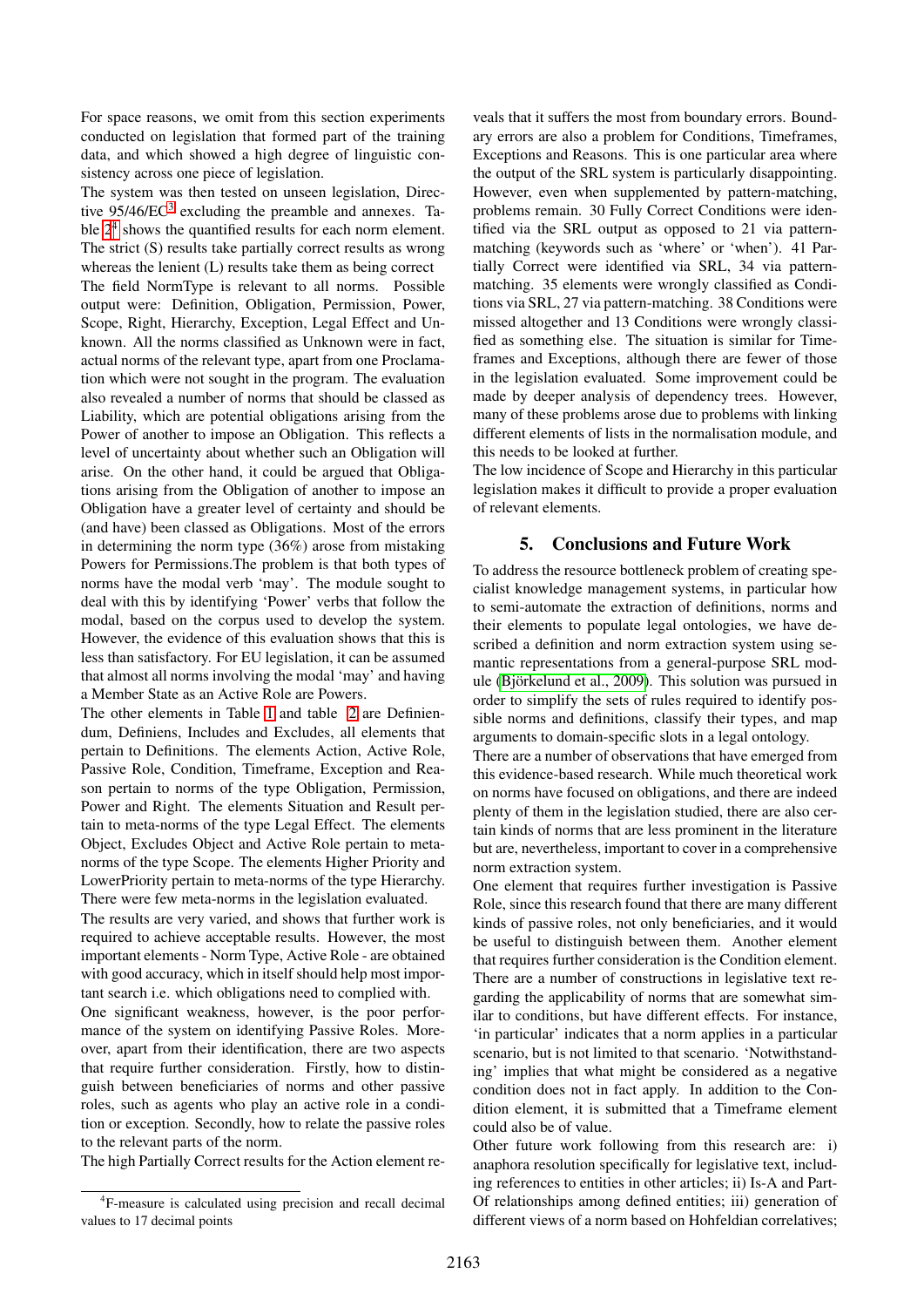| Element            | Correct  | <b>Partially Correct</b> | Wrong<br>(False Positive) | Missing<br>(False Negative) | Misclassified as<br>Different Element<br>(False Negative) |
|--------------------|----------|--------------------------|---------------------------|-----------------------------|-----------------------------------------------------------|
| Norm Type          | 184      | N/A                      | 66                        | 17                          | N/A                                                       |
| Definiendum        | 6        | 8                        |                           |                             |                                                           |
| Definiens          |          |                          |                           |                             |                                                           |
| Includes           |          |                          |                           |                             |                                                           |
| Excludes           |          |                          |                           |                             | 10                                                        |
| Action             | 46       | 113                      | 56                        | 40                          | 2                                                         |
| <b>Active Role</b> | 113      | 6                        | 10                        | 33                          | 10                                                        |
| Passive Role       | 13       | 15                       | 5                         | 90                          | 4                                                         |
| Condition          | 30       | 41                       | 35                        | 38                          | 13                                                        |
| Timeframe          | 11       | 11                       | 9                         | 6                           |                                                           |
| Exception          | 4        | 13                       |                           |                             |                                                           |
| Reason             |          | 2                        |                           |                             |                                                           |
| Situation          |          |                          |                           |                             |                                                           |
| Result             |          |                          |                           |                             |                                                           |
| Object             |          |                          |                           |                             |                                                           |
| ExcludesObject     | $\Omega$ |                          |                           |                             |                                                           |
| HigherPriority     | $\Omega$ |                          |                           |                             |                                                           |
| LowerPriority      | $\theta$ |                          |                           |                             |                                                           |

<span id="page-7-3"></span>Table 1: Accuracy of SRL extraction of elements of definitions and norms

<span id="page-7-2"></span>Table 2: Precision, recall and F-measure of extraction of elements of norms  $(S = \text{Strict}, L = \text{Lenient})$ 

| Element           | Precision $(S)\%$ | Recall $(S)\%$ | F-Measure $(S)\%$ | Precision $(L)\%$ | Recall $(L)\%$   | F-Measure $(L)\%$ |
|-------------------|-------------------|----------------|-------------------|-------------------|------------------|-------------------|
| Norm Type         | 73.60             | 91.54          | 81.60             | 73.60             | 91.54            | 81.60             |
| Definiendum       | 42.86             | 75.00          | 54.55             | 100               | 87.5             | 93.33             |
| Definiens         | 62.50             | 83.33          | 71.43             | 100               | 88.89            | 94.12             |
| Includes          | 83.33             | 100            | 90.91             | 100               | 100              | 100               |
| Excludes          | $\theta$          | $\Omega$       | $\theta$          | $\Omega$          | $\Omega$         | $\theta$          |
| Action            | 21.40             | 52.27          | 30.36             | 73.95             | 79.10            | 76.44             |
| Active            | 87.60             | 72.44          | 79.30             | 92.25             | 73.46            | 81.79             |
| Role<br>Passive   | 39.39             | 12.15          | 18.57             | 84.85             | 22.95            | 36.13             |
| Role<br>Condition | 28.30             | 37.04          | 32.09             | 66.98             | 58.20            | 62.28             |
| Timeframe         | 35.48             | 64.71          | 45.82             | 70.97             | 78.57            | 74.58             |
| Exception         | 22.22             | 22.22          | 22.22             | 94.44             | 54.84            | 69.39             |
| Reason            | 20.00             | 18.18          | 19.05             | 40.00             | 30.77            | 34.78             |
| Situation         | 0                 | $\Omega$       | $\theta$          | $\theta$          | $\theta$         | $\overline{0}$    |
| Result            | $\Omega$          | $\Omega$       | $\theta$          | $\theta$          | $\Omega$         | $\Omega$          |
| Object            | 100               | 100            | 100               | 100               | 100              | 100               |
| Excludes-         | $\mathbf{0}$      | $\mathbf{0}$   | $\mathbf{0}$      | 60.00             | 50.00            | 54.55             |
| Object            |                   |                |                   |                   |                  |                   |
| Higher-           | $\mathbf{0}$      | $\theta$       | $\mathbf{0}$      | $\Omega$          | $\mathbf{0}$     | $\overline{0}$    |
| Priority          |                   |                |                   |                   |                  |                   |
| Lower-            | $\mathbf{0}$      | $\mathbf{0}$   | $\mathbf{0}$      | $\mathbf{0}$      | $\boldsymbol{0}$ | $\boldsymbol{0}$  |
| Priority          |                   |                |                   |                   |                  |                   |

iv) rigorous analysis of the relationship between norms to determine norms that may be satisfied in alternative ways, or must be satisfied as a group; v) advanced semantic representations based on avoidance of nestings, as advocated in [\(Robaldo, 2010a\)](#page-9-26), [\(Robaldo, 2010b\)](#page-9-27), and [\(Robaldo, 2011\)](#page-9-28), or reification, as advocated in [\(Hobbs and Gordon, 2017\)](#page-8-26).

# 6. Bibliographical References

<span id="page-7-0"></span>Adebayo, K. J., Caro, L. D., Robaldo, L., and Boella, G. (2016). Textual inference with tree-structured LSTM. In *28th Benelux Conference on Artificial Intelligence (BNAIC 2016)*, pages 17–31.

<span id="page-7-1"></span>Ajani, G., Boella, G., Di Caro, L., Robaldo, L., Humphreys,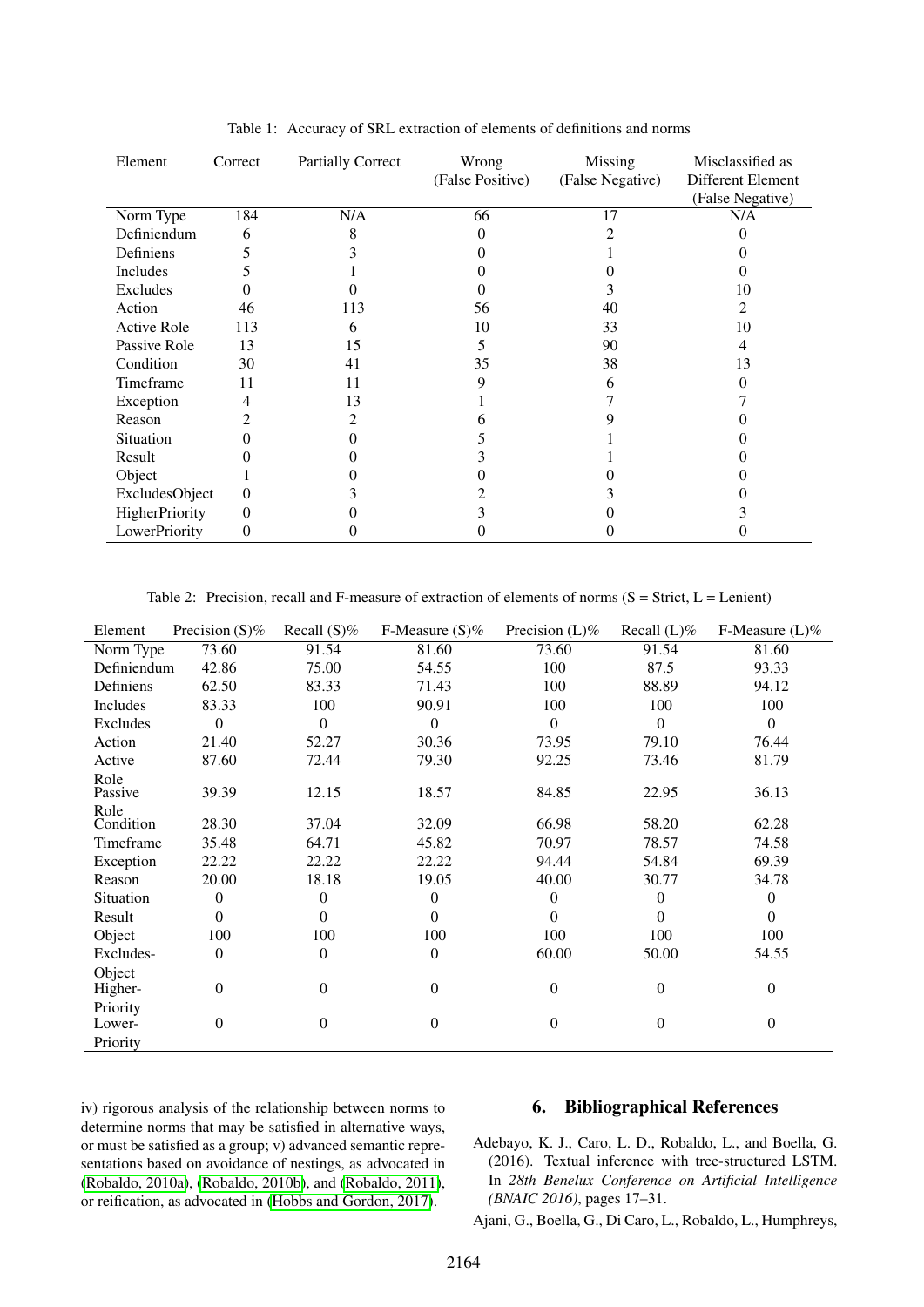L., Praduroux, S., Rossi, P., and Violato, A. (2017). The european legal taxonomy syllabus: A multi-lingual, multi-level ontology framework to untangle the web of european legal terminology. *Applied Ontology*, 2 (4).

- <span id="page-8-4"></span>Berland, M. and Charniak, E. (1999). Finding parts in very large corpora. In *Proceedings of the 37th annual meeting of the Association for Computational Linguistics on Computational Linguistics*, pages 57–64. Association for Computational Linguistics.
- <span id="page-8-21"></span>Bertoldi, A. and de Oliveira Chishman, R. L. (2011). The limits of using framenet frames to build a legal ontology. In *ONTOBRAS-MOST*, pages 207–212. Citeseer.
- <span id="page-8-13"></span>Biagioli, C., Francesconi, E., Passerini, A., Montemagni, S., and Soria, C. (2005). Automatic semantics extraction in law documents. In *Proceedings of the 10th International Conference on Artificial Intelligence and Law*, ICAIL '05, New York, NY, USA. ACM.
- <span id="page-8-2"></span>Biemann, C. (2005). Ontology learning from text: A survey of methods. In *LDV forum*, volume 20, pages 75–93.
- <span id="page-8-24"></span>Bird, S. (2006). Nltk: the natural language toolkit. In *Proceedings of the COLING/ACL on Interactive presentation sessions*, pages 69–72. Association for Computational Linguistics.
- <span id="page-8-20"></span>Björkelund, A., Hafdell, L., and Nugues, P. (2009). Multilingual semantic role labeling. In *Proceedings of the Thirteenth Conference on Computational Natural Language Learning: Shared Task*, pages 43–48. Association for Computational Linguistics.
- <span id="page-8-9"></span>Boella, G., di Caro, L., Humphreys, L., Robaldo, L., and van der Torre, L. (2012). NLP Challenges for Eunomos, a tool to build and manage legal knowledge. European Language Resources Association (ELRA).
- <span id="page-8-10"></span>Boella, G., Di Caro, L., and Robaldo, L. (2013). Semantic relation extraction from legislative text using generalized syntactic dependencies and support vector machines. In *International Workshop on Rules and Rule Markup Languages for the Semantic Web*, pages 218–225. Springer.
- <span id="page-8-0"></span>Boella, G., Di Caro, L., Humphreys, L., Robaldo, L., Rossi, R., and van der Torre, L. (2016). Eunomos, a legal document and knowledge management system for the web to provide relevant, reliable and up-to-date information on the law. *Artificial Intelligence and Law*, 4.
- <span id="page-8-23"></span>Brill, E. (1992). A simple rule-based part of speech tagger. In *Proceedings of the workshop on Speech and Natural Language*, pages 112–116. Association for Computational Linguistics.
- <span id="page-8-19"></span>Ciaramita, M., Attardi, G., Dell'Orletta, F., and Surdeanu, M. (2008). Desrl: A linear-time semantic role labeling system. In *Proceedings of the Twelfth Conference on Computational Natural Language Learning*, pages 258– 262. Association for Computational Linguistics.
- <span id="page-8-8"></span>Cunningham, H., Maynard, D., Bontcheva, K., and Tablan, V. (2002). Gate: A framework and graphical development environment for robust nlp tools and applications. In *Proc. 40th Anniversary Meeting of the Association for Computational Linguistics (ACL)*.
- <span id="page-8-7"></span>Curran, J. R., Clark, S., and Bos, J. (2007). Linguistically motivated large-scale NLP with c&c and boxer. In *ACL 2007, Proceedings of the 45th Annual Meeting of the*

*Association for Computational Linguistics, June 23-30, 2007, Prague, Czech Republic*.

- <span id="page-8-16"></span>Fillmore, C. J., Ruppenhofer, J., and Baker, C. F. (2004). Framenet and representing the link between semantic and syntactic relations. *Frontiers in linguistics*, 1:19–59.
- <span id="page-8-14"></span>Fillmore, C. J. (1968). The case for case.
- <span id="page-8-17"></span>Fillmore, C. J. (1976). Frame semantics and the nature of language. *Annals of the New York Academy of Sciences*, 280(1):20–32.
- <span id="page-8-11"></span>Gao, X. and Singh, M. P. (2014). Extracting normative relationships from business contracts. In *International conference on Autonomous Agents and Multi-Agent Systems, AAMAS '14, Paris, France, May 5-9, 2014*, pages 101–108.
- <span id="page-8-5"></span>Giuliano, C., Lavelli, A., and Romano, L. (2006). Exploiting shallow linguistic information for relation extraction from biomedical literature. In *EACL*, volume 18, pages 401–408. Citeseer.
- <span id="page-8-6"></span>Gliozzo, A. M., Giuliano, C., and Rinaldi, R. (2005). Instance pruning by filtering uninformative words: an information extraction case study. In *Computational Linguistics and Intelligent Text Processing*, pages 498–509. Springer.
- <span id="page-8-12"></span>Grabmair, M., Ashley, K. D., Hwa, R., and Sweeney, P. M. (2011). Toward extracting information from public health statutes using text classification machine learning. In *Legal Knowledge and Information Systems - JU-RIX 2011: The Twenty-Fourth Annual Conference, University of Vienna, Austria, 14th-16th December 2011*, pages 73–82.
- <span id="page-8-25"></span>Hajič, J., Ciaramita, M., Johansson, R., Kawahara, D., Martí, M. A., Màrquez, L., Meyers, A., Nivre, J., Padó, S., Stěpánek, J., et al.  $(2009)$ . The conll-2009 shared task: Syntactic and semantic dependencies in multiple languages. In *Proceedings of the Thirteenth Conference on Computational Natural Language Learning: Shared Task*, pages 1–18. Association for Computational Linguistics.
- <span id="page-8-3"></span>Hearst, M. A. (1992). Automatic acquisition of hyponyms from large text corpora. In *Proceedings of the 14th conference on Computational linguistics-Volume 2*, pages 539–545. Association for Computational Linguistics.
- <span id="page-8-1"></span>Hepp, M. (2007). Ontologies: State of the art, business potential, and grand challenges. In M. Hepp, et al., editors, *Ontology Management: Semantic Web, Semantic Web Services, and Business Applications*, pages 3–22. Springer.
- <span id="page-8-15"></span>Hirst, G. (1992). *Semantic interpretation and the resolution of ambiguity*. Cambridge University Press.
- <span id="page-8-26"></span>Hobbs, J. and Gordon, A. (2017). *A formal theory of commonsense psychology, how people think people think*. Cambridge University Press.
- <span id="page-8-18"></span>Johansson, R. and Nugues, P. (2008). The effect of syntactic representation on semantic role labeling. In *Proceedings of the 22nd International Conference on Computational Linguistics-Volume 1*, pages 393–400. Association for Computational Linguistics.
- <span id="page-8-22"></span>Kaisser, M. and Webber, B. (2007). Question answering based on semantic roles. In *Proceedings of the Work-*